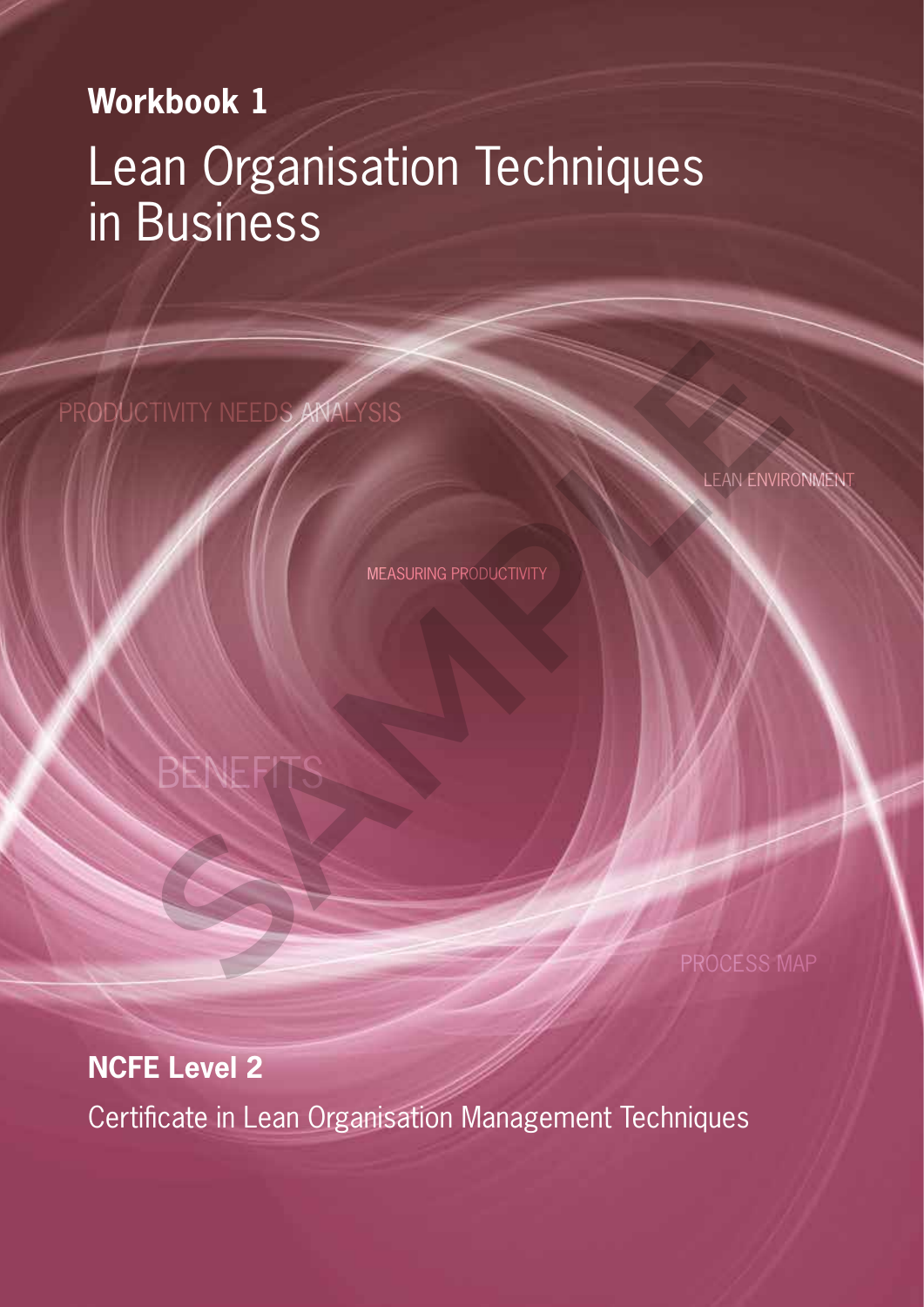# The principles of lean organisation techniques

#### Please read the following as it will help you to answer question 1.

Lean, sometimes referred to as 'simple business improvement philosophy', refers to a wide range of business improvement techniques. It involves setting up systems or processes needed to improve the production process. The main principle is to maximize customer value whilst minimizing waste and using fewer resources. Many people think of lean as being used only in manufacturing industries but this concept is now used in many businesses including suppliers of services as well as those who manufacture products.

It is a way of thinking and acting for an entire organisation. Businesses in all services and industries use lean principles although some choose not to use the word lean and may label it as their own system. Toyota, for example, use lean but call it the Toyota Production System. ize customer value whilst minimizing waste and using fewer resources. Mare think of lean as being used only in manufacturing industries but this concerned used in many businesses including suppliers of services as well as

Lean is used in healthcare, food services, office work and government services, as well as many others. Lean principles are applied to provide continuous improvement to:

- quality of goods and services
- **e** efficiency of production
- $\bullet$  costs

#### Did you know?

Lean management is used in dairy farming by the Agriculture and Horticulture Development Board (AHDB) which is a levy-funded, not-for-profit organisation working on behalf of Britain's dairy farmers. They provide products and services to improve the sustainability of British dairy farming.

The benefits for farmers include:

- **•** increased efficiencies and net margin
- **•** higher levels of performance
- **•** being able to anticipate events and deal with problems
- understanding links between the different processes and their impacts
- improved business management and professional development for farmer and team
- identifying and managing business goals and targets
- **•** having more time available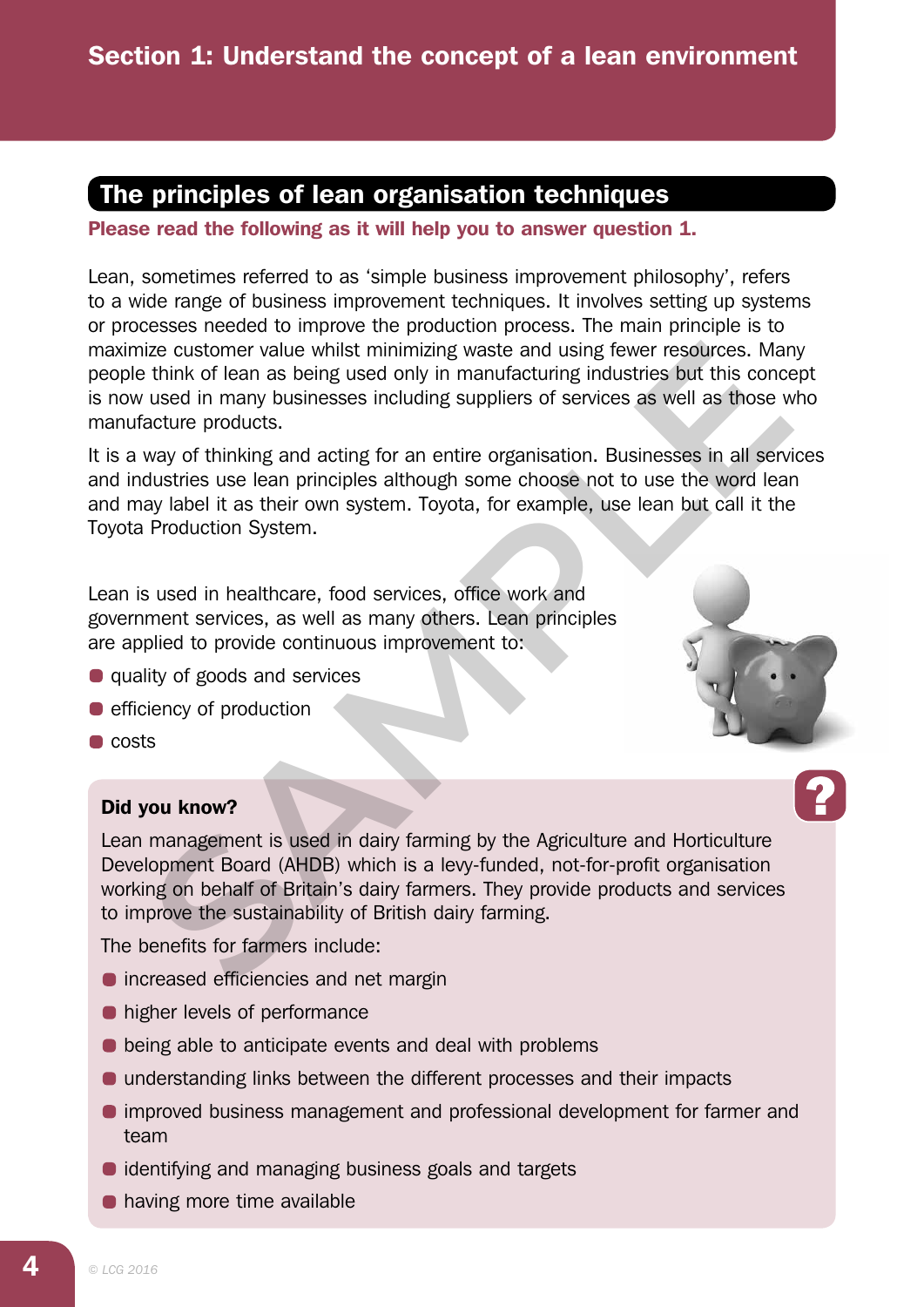## The seven types of waste

These seven types of waste can be applied to service industries and office environments in the same way they are used in the manufacturing sector.

| <b>Type of waste</b> | <b>Explanation</b>                                                                                                                                                                                                                                                                  | <b>Example</b>                                                                                                                                                                                                                                                                                                                                                                                                                                                                                                    |
|----------------------|-------------------------------------------------------------------------------------------------------------------------------------------------------------------------------------------------------------------------------------------------------------------------------------|-------------------------------------------------------------------------------------------------------------------------------------------------------------------------------------------------------------------------------------------------------------------------------------------------------------------------------------------------------------------------------------------------------------------------------------------------------------------------------------------------------------------|
| <b>Transport</b>     | Raw materials or products<br>are sometimes moved more<br>than needed if storage areas<br>aren't big enough, if the<br>layout is poor or there is too<br>much stock to transport at<br>once.                                                                                         | At Alexander Sports, a specialist<br>sports equipment and clothing<br>supplier in the town centre, they<br>are struggling for space. Much<br>of their storage space is taken<br>up with items that have not<br>sold well, even in the sale. They<br>want to ensure that they are<br>well stocked for the spring and<br>summer seasons but don't have<br>enough space. They decide to<br>rent storage space out of town<br>for stock. This involves daily trips<br>to the storage to retrieve stock<br>for orders. |
| <b>Motion</b>        | Unnecessary movement<br>might be made if the<br>workspace layout is not well<br>planned and organised, for<br>example walking to collect<br>tools and equipment or<br>too much bending and<br>stretching. This means loss<br>of working time and there is<br>more chance of injury. | At Nino's Italian restaurant, the<br>kitchen is not well organised so<br>food stock is kept downstairs.<br>Staff have to make frequent<br>journeys downstairs to collect<br>ingredients. This wastes time but<br>also involves carrying large and<br>heavy boxes of food and drink<br>up a steep set of stairs.                                                                                                                                                                                                   |
| <b>Waiting</b>       | If workers have to wait for<br>the next step in a process,<br>time can be wasted, for<br>example if one area works<br>faster than another.                                                                                                                                          | At Caroline's Craft Cakes,<br>special occasion cakes are<br>made to supply supermarkets<br>and individual orders. The fruit<br>cakes are taking a longer time<br>to produce and the decorating<br>department have free time<br>waiting for the cakes to arrive.<br>This slows down production and<br>means that staff are being paid<br>to wait around.                                                                                                                                                           |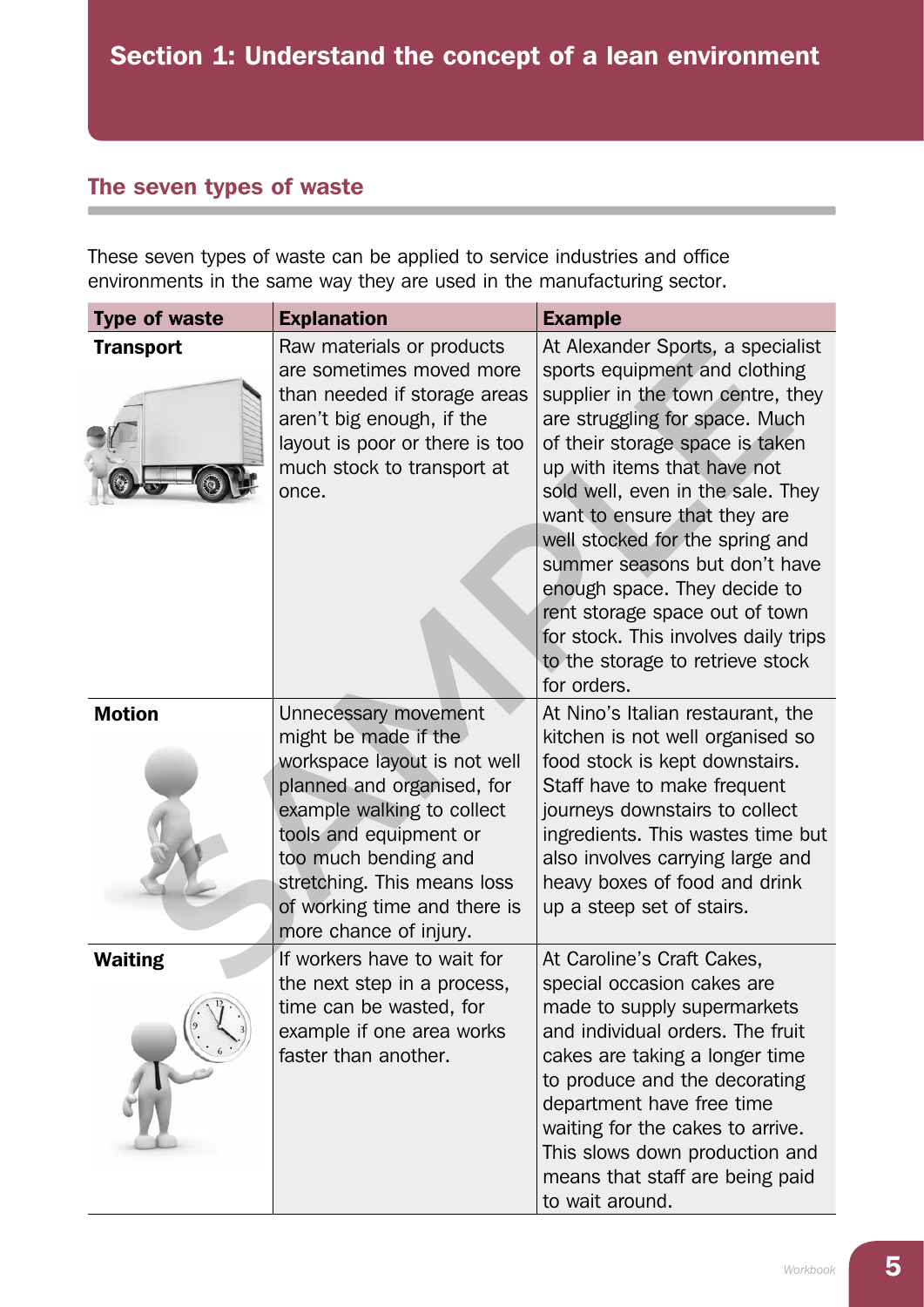# Section 1: Understand the concept of a lean environment

| <b>Inventory</b>      | If an organisation has a<br>large stock of raw materials,<br>work in progress or finished<br>goods, the workplace can<br>become cluttered and less<br>efficient. | At SMS Metallurgy, metals<br>are ordered in large amounts,<br>needing considerable storage.<br>They also produce parts way<br>ahead of schedule so have to<br>have enough storage for large<br>numbers of partly and fully<br>finished products. It is hard for<br>staff to keep stock of the large<br>storage areas and sometimes<br>stock is missed and produced<br>again when orders come in.                                                                                                                                   |
|-----------------------|------------------------------------------------------------------------------------------------------------------------------------------------------------------|------------------------------------------------------------------------------------------------------------------------------------------------------------------------------------------------------------------------------------------------------------------------------------------------------------------------------------------------------------------------------------------------------------------------------------------------------------------------------------------------------------------------------------|
| <b>Overproduction</b> | If too many goods are<br>produced so that output<br>exceeds demand, or<br>production is too far ahead<br>of schedule waste can<br>occur.                         | Harvey's Printing receives an<br>order for a hotel brochure for<br>2018 containing events and<br>prices. Someone has read the<br>order wrong and overproduces<br>by 500 colour brochures. As this<br>is only for 2018 and can not be<br>used after December, the excess<br>is wasted and has cost the<br>company materials, processes<br>and working time.                                                                                                                                                                         |
| <b>Defects</b>        | If goods have to be scrapped<br>or improved, waste occurs;<br>this can also lead to<br>customer complaints and<br>the need for extra hours and<br>pay for staff. | Posh Pooch is a company<br>producing clothes for dogs. On<br>a large batch of coats the collar<br>and hood section is found to<br>be stitched incorrectly when it<br>arrives at the station for attaching<br>to the rest of the garment. This<br>component has to be scrapped,<br>meaning the fabric and working<br>hours have been wasted. In<br>addition, the workers putting the<br>garment together then have to<br>wait for the component needed<br>and the company ends up<br>having to pay a total of 40 hours<br>overtime. |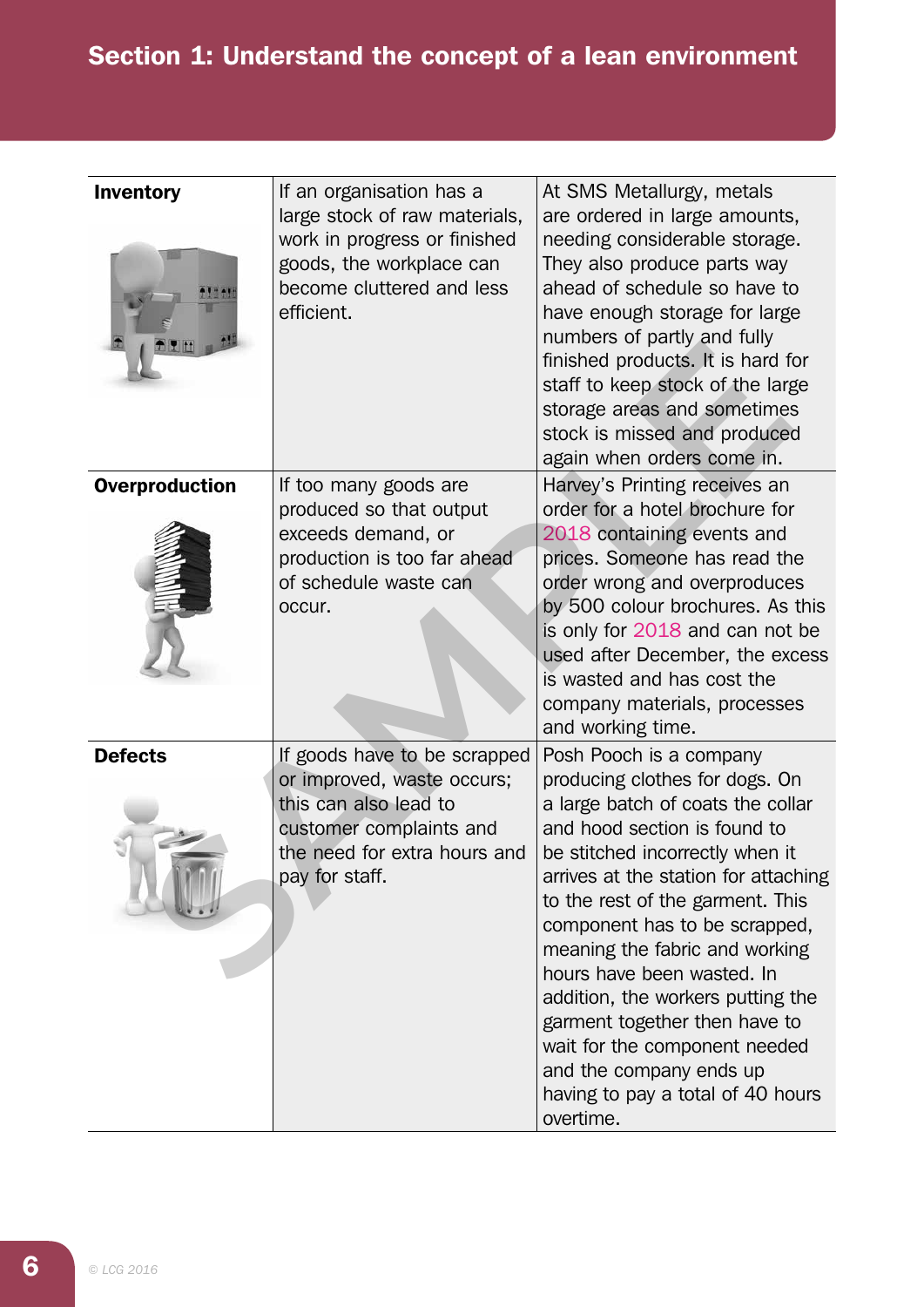# Section 1: Understand the concept of a lean environment



**Overprocessing**  $\vert$  It is important not to put more work in to a process than is needed, or to produce goods to a higher quality than is needed. Waste occurs if processes are more complicated than they need to be.

At the Princess Cupcake company, cupcakes are made to order for large events and promotions. Each one is baked and then wrapped in cellophane with a ribbon and label. It is decided that in addition each cupcake should be wrapped in brown paper, on top of the cupcake, and secured with a ribbon, before wrapping in the usual way. This adds on time and materials but doesn't add value. The customer takes off the wrapping and throws it away, meaning the produce has been overprocessed.

#### Did you know?

The founder of Ford Motor Company, Henry Ford, challenged ideas on waste in the 1900s. He wrote a book called 'My Life and Work' and in it he wrote about a farmer carrying water up a ladder rather than fitting water pipes as 'waste motion'. He showed that spending on improvements was not waste expense, but an increase in efficiency and a reduction in waste.

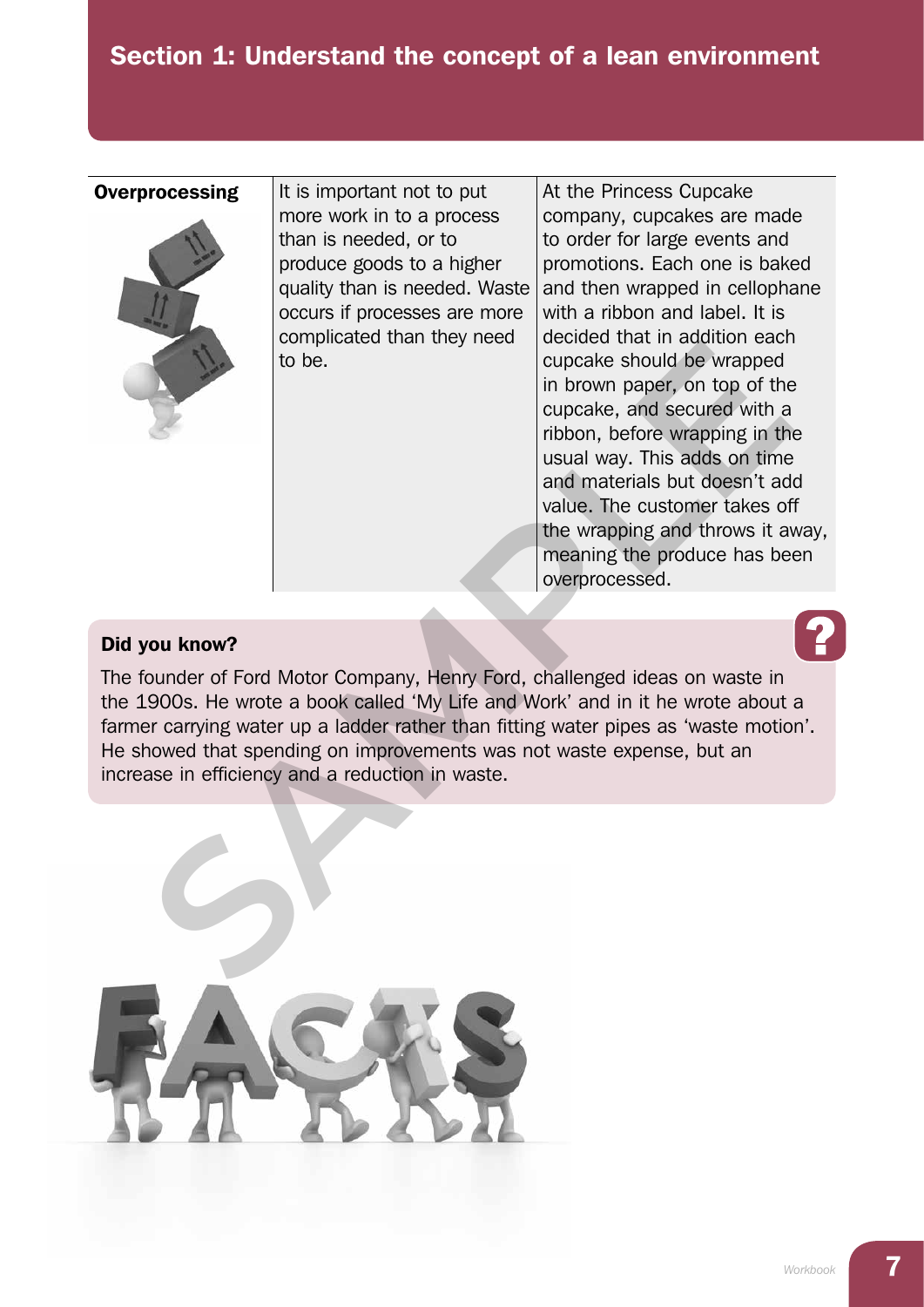# Section 1: Understand the concept of a lean environment

### How waste is minimised

This covers issues such as:

#### **Overproduction**

Does the organisation produce goods in greater quantities than required?

**Transport** Is there any unnecessary movement of any materials or parts?

Extra processing How much extra work is carried out beyond the standard expected by the customer?

#### **Inventory**

Does the organisation have any raw materials, finished goods or work in progress that do not have value added to them?

### **Defects**

Does the process result in any faulty goods that would not be acceptable to the customer?

#### Movement

How often are materials, equipment, goods and people moved within a processing step?

#### **Waiting**

Are parts, systems, facilities or staff left idle whilst waiting for a process to be completed?

#### Did you know?

The term 'lean' was first used to describe Toyota's business management system during the late 1980s by a research team headed by Jim Womack at MIT's International Motor Vehicle Program. Same originalisation and the transformation of the originalisation and the example of the originalisation and the customer's the control of the customer's and the customer's and the customer's and the customer's and the cu

There are five principles of lean management:

- 1. Specify value from the viewpoint of the end customer
- 2. Identify all the steps in the process
- 3. Make processes flow smoothly by eliminating waste
- 4. Make sure customer demand is met
- 5. Continue until a state of perfection is reached where perfect value is created with no waste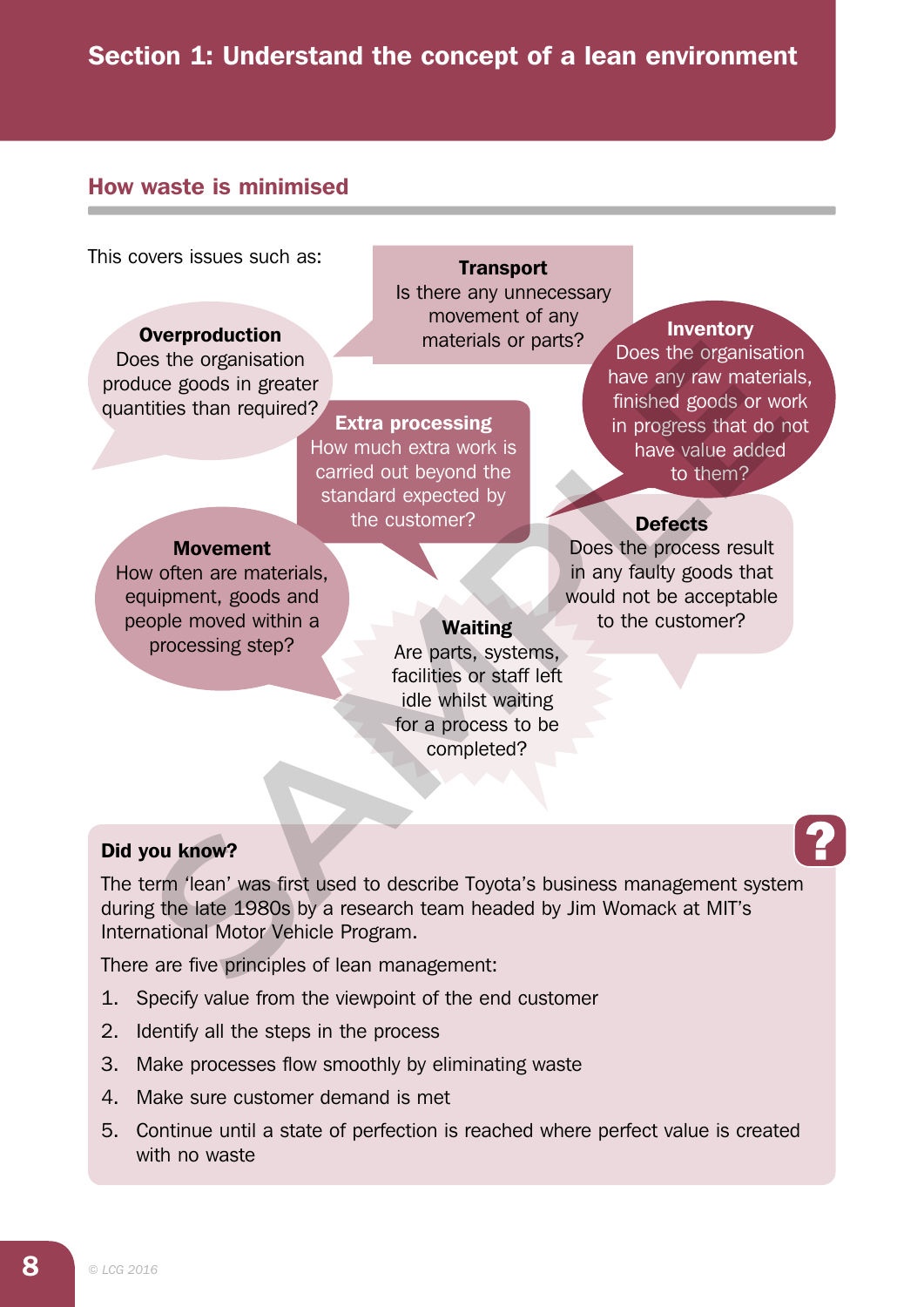## The benefits of a lean environment

Please read the following as it will help you to answer question 2.

Lean can provide an organisation with a clear competitive advantage as, if applied correctly, lean principles will bring about substantial benefits including:



#### Did you know?

The British Hospitality Association reported in 2017 that £67 million had been saved by UK hospitality businesses involved in the Hospitality and Food Service Agreement (HaFSA) over three years. This included reducing packaging waste by 11%, saving 24,000 tonnes of food from being thrown away, doubling the redistribution of surplus food and increasing recycling waste from 42% to 56%.